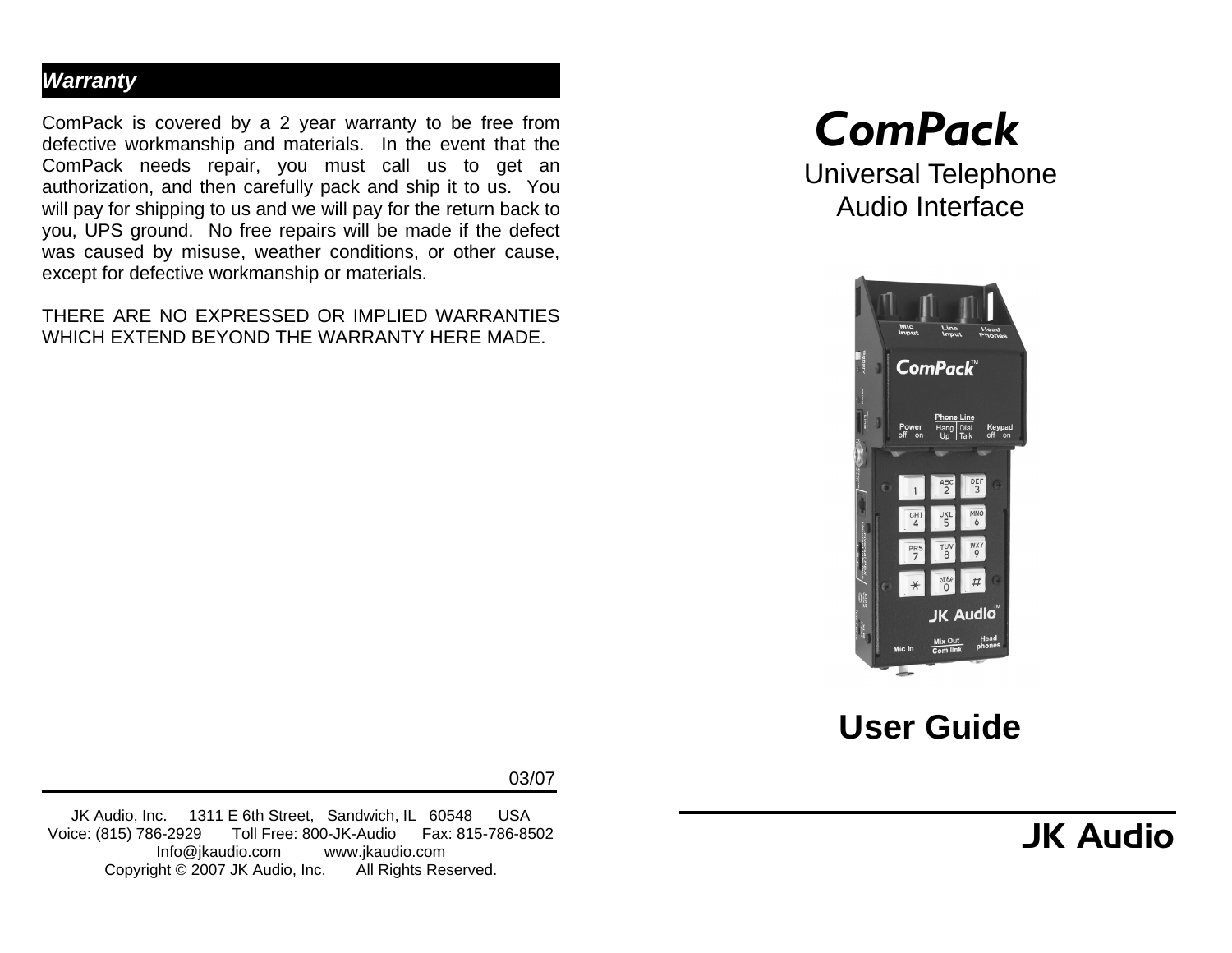# *Introduction*

ComPack is a universal telephone audio interface that connects to cell phones, PBX phone systems and standard analog phone lines. Perfect for remote broadcasts, IFB feeds, or interviews over any telephone connection.

Simply plug your audio equipment into ComPack and connect to a phone line. Then put on your headphones, plug in a microphone and you are ready to broadcast the game or talk up a taped interview. The balanced XLR line output jack provides a high quality connection to mixers and professional tape gear.

ComPack also functions as a simple telecom interface for your beltpack intercom system. This no-frills feature allows you to connect the 3 pin XLR to your beltpack intercom group to provide a full duplex, always-on connection to any telephone network.

# *FCC Registration (continued)*

be unplugged from the modular outlet until the problem has been corrected. Repairs to this telephone equipment can only be made by the manufacturer or its authorized agents or by others who may be authorized by the FCC. For repair procedures, follow the instructions outlined under the warranty section of the manual.

#### **4. Rights of the telephone company**

If telephone equipment is causing harm to the network, the telephone company may temporarily discontinue your telephone service. If possible, they'll notify you before they interrupt service. If advanced notice isn't practical, you'll be notified as soon as possible. You'll be given the opportunity to correct the problem, and you'll be informed of your right to file a complaint with the FCC.

 Your telephone company may make changes in its facilities, equipment, operations or procedures that could affect the proper functioning of your JK Audio product. If such changes are planned, you'll be notified by your telephone company.

# *FCC Part 15 Compliance*

This equipment has been tested and found to comply with the limits for a Class A digital device, pursuant to Part 15 of the FCC Rules. These limits are designed to provide reasonable protection against harmful interference when the equipment is operated in a commercial environment. This equipment generates, uses, and can radiate radio frequency energy and, if not installed and used in accordance with the instruction manual, may cause harmful interference to radio communications. Operation of this equipment in a residential area is likely to cause harmful interference in which case the user will be required to correct the interference at his own expense.

Changes or modifications not expressly approved by JK Audio can void the user's authority to operate the equipment.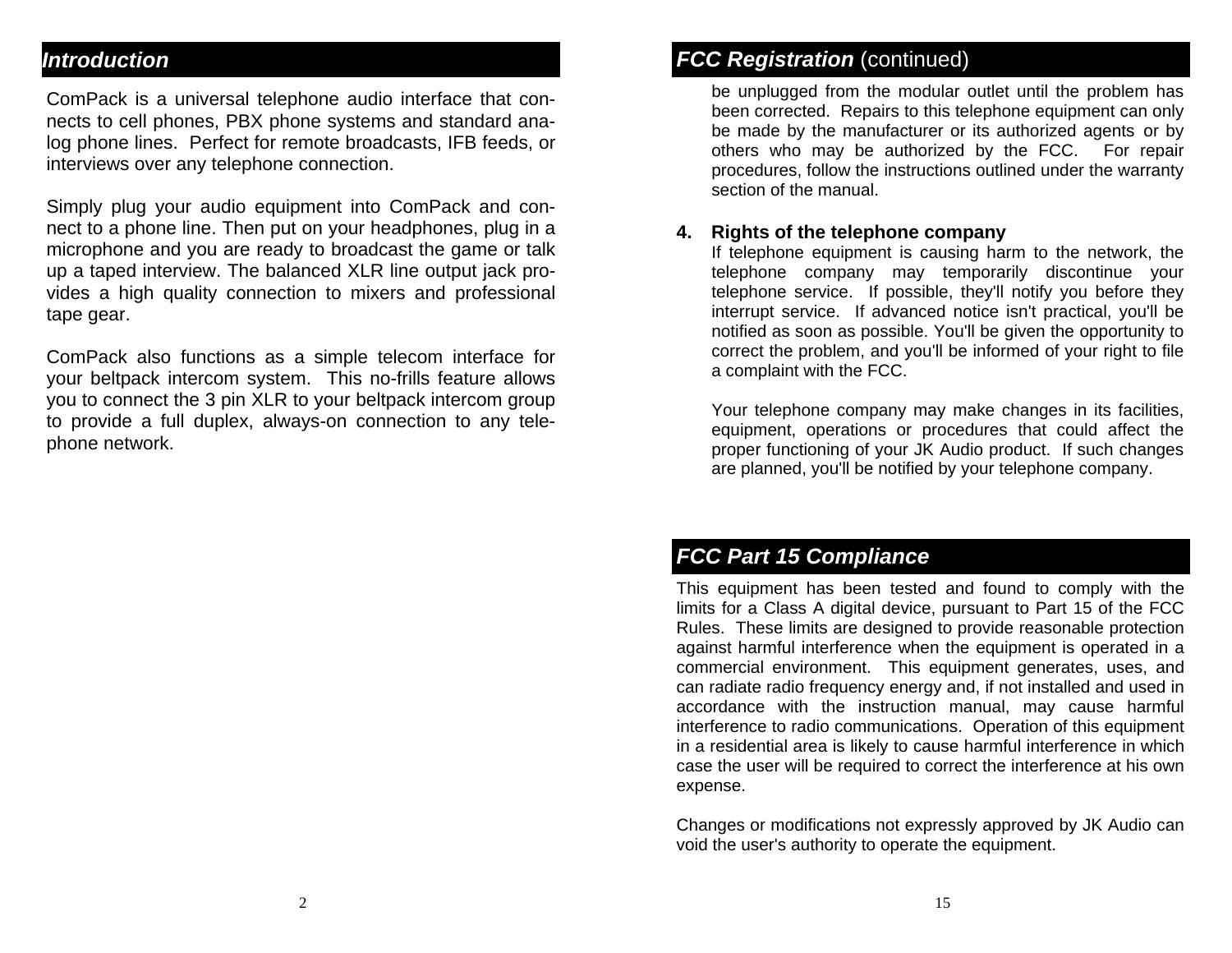# *FCC Registration*

Your new JK Audio product has been registered with the Federal Communications Commission (FCC). This product complies with the standards in Part 68 of the FCC rules.

**1. Connection and use with the nationwide telephone network** 

The FCC requires that you connect this telephone equipment to the national telephone network through a USOC RJ-11C modular telephone jack.

 This equipment may not be used with Party Line Service or Coin Telephone Lines.

This equipment is hearing aid compatible.

**2.Information for the telephone company** 

Upon request from your local telephone company, you are required to provide the following information:

- a) The "line" to which you will connect the telephone equipment (that is, your telephone number), and
- b) The telephone equipment's FCC registration number. This can be found on the bottom of your telephone equipment, and,

 c) The ringer equivalence number (REN) for this equipment. The REN is used to determine the quantity of devices which will be connected to the telephone line. Excessive RENs on the telephone line may result in the devices not ringing in response to an incoming call. In most, but not all areas, the sum of the RENs should not exceed 5.0. To be certain of the number of devices that may beconnected to the line, as determined by the total RENs, contact the local telephone company.

## **3. Repair Instructions**

If it is determined that your telephone equipment is malfunctioning, the FCC requires that it not be used and that it

# *ComPack General Operation*

- **1.** Connect your microphone (and/or line input) and headphones to the input and output jacks on ComPack.
- **2. (a)** Connect the jack marked "Phone Line" to any standard analog telephone line, **or**
	- **(b)** Connect the "Wireless Phone Headset Jack" to the 2.5 mm headset jack on your cellular telephone using the supplied cable, **or**
	- **(c)** Disconnect the handset on an existing telephone and plug the coily cord from the phone into the "Universal PBX Handset Interface" jack on ComPack.
- **3.** Turn on the power switch, flip the phone line switch to dial/talk\*, flip the keypad switch to on\*, and dial your call.

*\*When using the wireless phone or PBX handset interface, the phone line switch should be left in the Hang Up position and the Keypad switch should be in the off position. All Dialing and answering of calls in these modes must be done from the telephone itself.* 

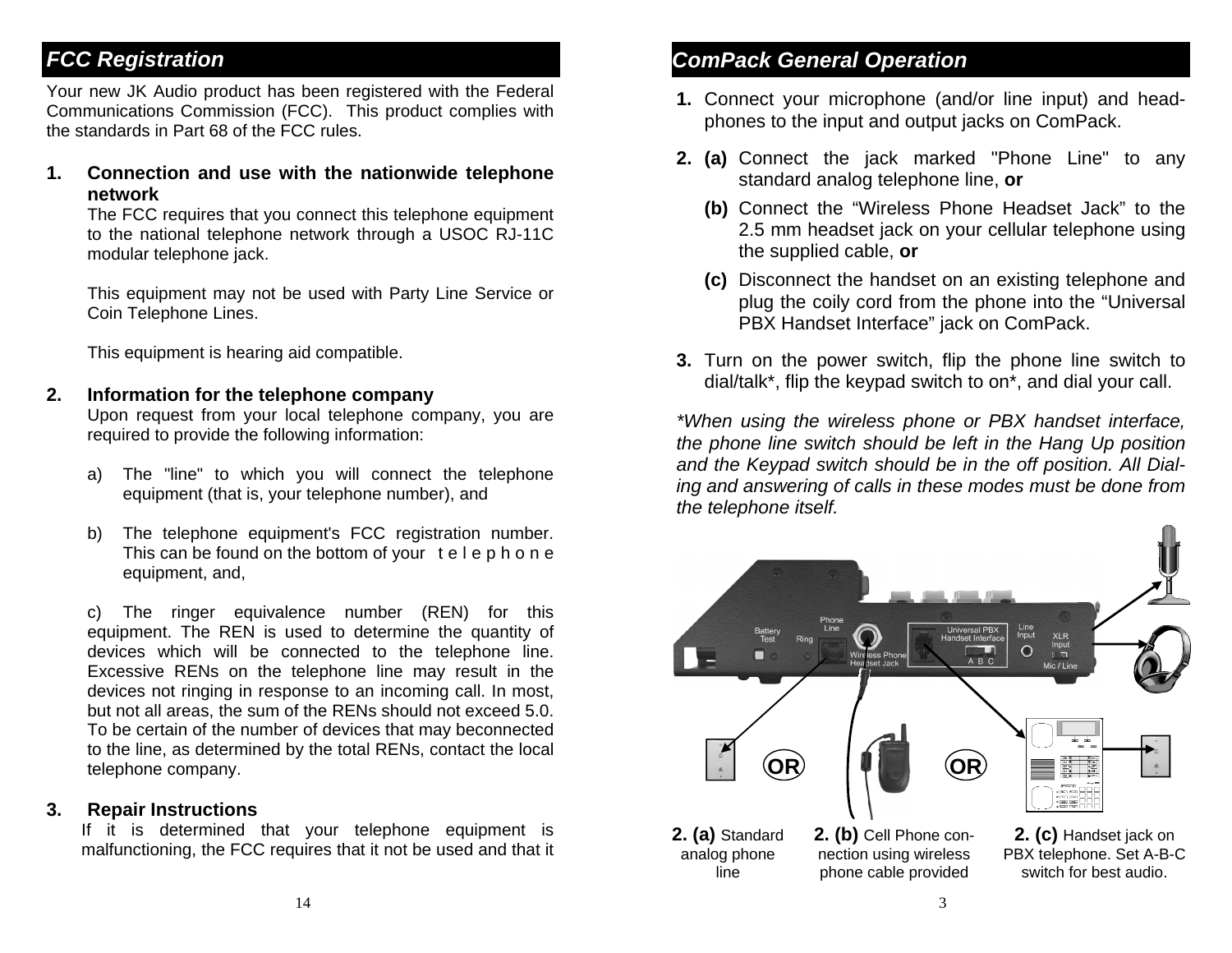## *Features*



#### **1. Female XLR Input Level Control**

 The Mic Input volume control adjusts the level of audio from the female XLR input. Adjusting this control determines the level of audio you send down the phone line from this input.\* There is an LED that will indicate when your audio is clipping so you can decrease your input volume to avoid distortion.

#### **2. 3.5 mm line input level control**

 The Line Input volume control adjusts the level of audio from the 3.5 mm input. Adjustment of this control determines the level of audio you send down the phone line from this input.\*

\**The FCC requires that a limiter be present in any device that connects to a phone line. The peak limiter within the ComPack will help to control the audio level sent down the phone line so it does not exceed the maximum audio level specified by the FCC.* 

# *Block Diagram*

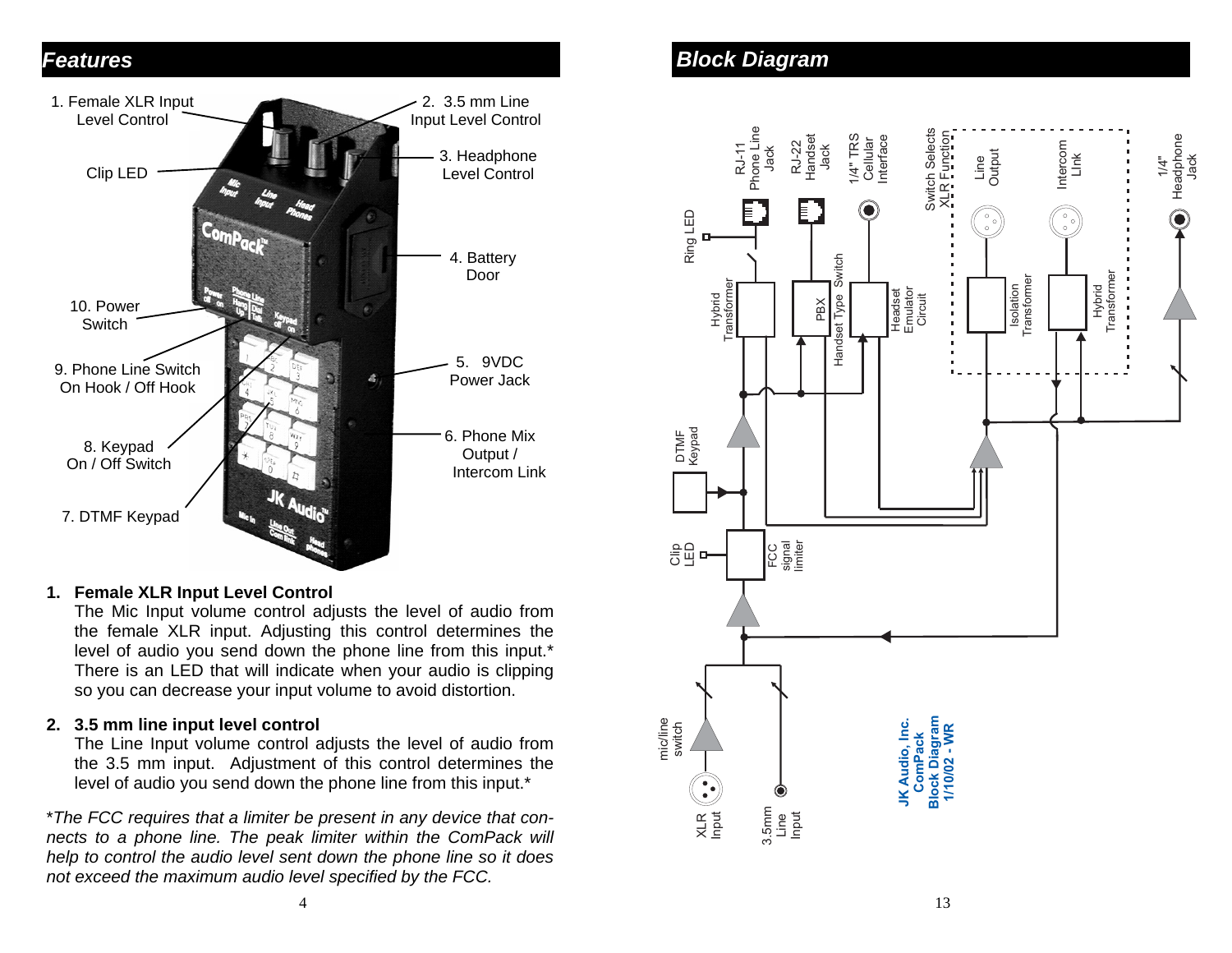# *Specifications*

| Inputs:         | Female XLR       | 1000 ohms, mic/line switch -35 dB pad                                                                    |  |
|-----------------|------------------|----------------------------------------------------------------------------------------------------------|--|
|                 | $3.5 \text{ mm}$ | Line level, 20k ohms, 250 mV,<br>$(-10$ dBm) RMS                                                         |  |
| <b>Outputs:</b> |                  |                                                                                                          |  |
|                 | Male XLR         | Phone mix mode - balanced 600 ohms,<br>15 mV, (-25 dBm) RMS<br>intercom mode - bi-directional unbalanced |  |
|                 | $1/4$ " jack     | 8 ohms, 500 mW                                                                                           |  |
| Power:          |                  | One 9 volt battery or AC power supply<br>(included)                                                      |  |
| Size:           |                  | 8" x 3" x 2.2" (20.3 x 7.6 x 5.6 cm)                                                                     |  |
| Weight:         |                  | 1.5 lbs.                                                                                                 |  |

Shoulder strap, wireless interface cable and one 9 volt battery included.

## *Features*

#### **3. Headphone Level Control**

 The headphone volume control adjusts the level of audio sent out the 1/4" headphone jack. Adjusting this control will determine the level of audio you hear in your headphones.

### **4. Battery Door**

 The easy change battery door can be opened by inserting a small object into the slot, such as a coin or fingernail, and lifting up and out. The battery should be removed if ComPack is not going to be used for extended periods of time.

## **5. 9 VDC Power Jack**

 ComPack is powered by either one 9 V battery or the included AC adapter. The provided AC to DC adapter is a high quality, regulated power supply. When the power supply is connected to ComPack, battery power is bypassed. This AC adapter is for powering the unit only, it does NOT charge the battery. Make sure to use only the supplied AC adapter with ComPack. Using any other adapter can cause poor audio quality and/or damage the unit. If you need a replacement AC adapter, contact any JK Audio dealer and ask for a 9 V power supply (Part # PS008).

## **6. Phone Mix Output / Intercom Link**

 This recessed switch sets how the male XLR jack will be used. With the switch to the left (toward the XLR jacks) the XLR jack will contain a mix of the telephone caller and the microphone or line input from the female XLR jack. With the switch to the right (toward the level control knobs) the male XLR will provide bidirectional audio for use with your intercom beltpack system.

## **7. DTMF Keypad**

 The telephone keypad is equipped for tone dialing only. You may use the keypad at any time during a call but keep in mind that transmit audio is muted during a keypress. This keypad should only be used to dial calls when the unit is connected directly to an analog telephone line.

## **8. Keypad On / Off Switch**

 This switch disables the DTMF keypad to prevent tones from being blasted down the phone line during a broadcast. You should leave this switch in the off position when using the wireless phone or PBX handset interface.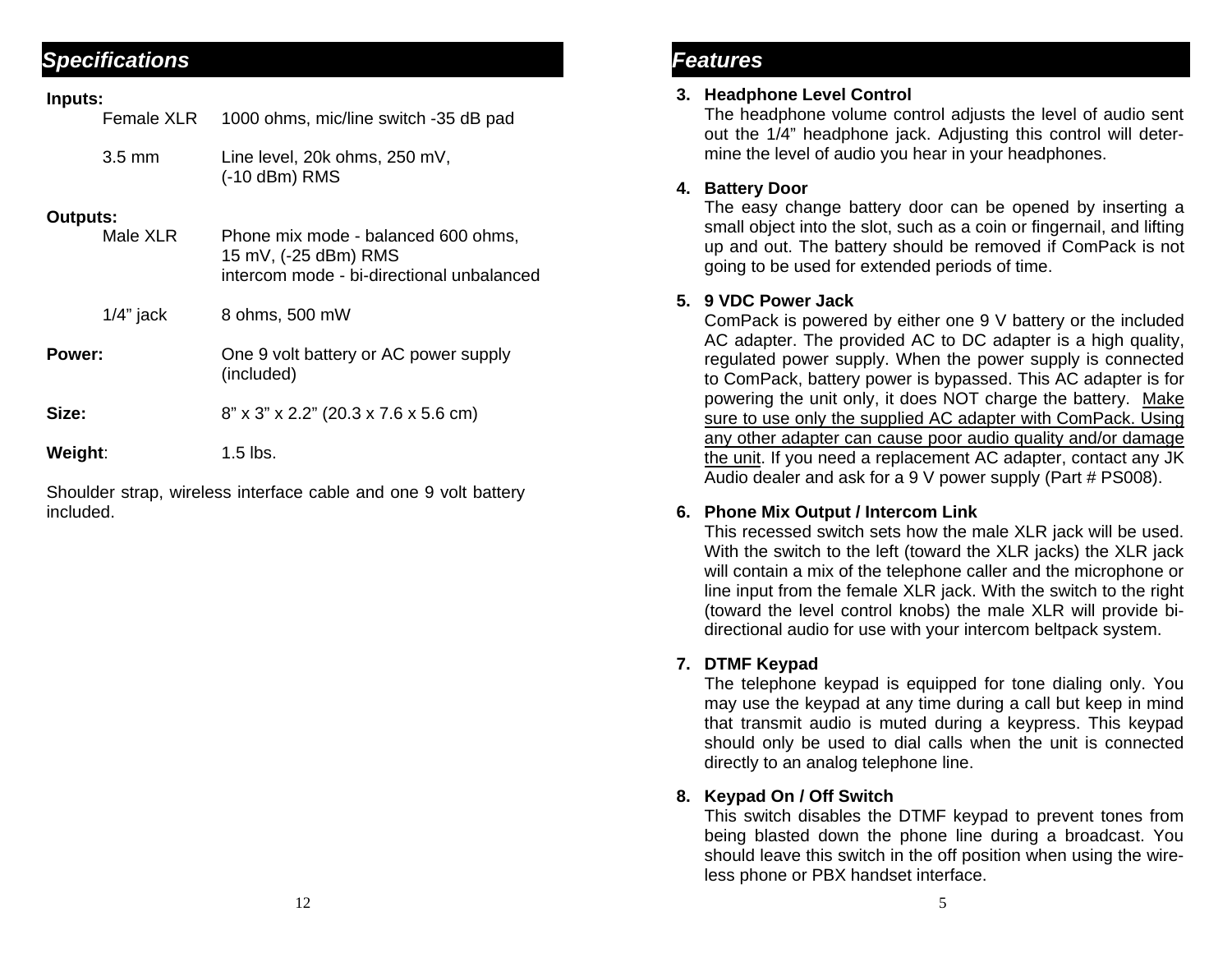## *Features*

#### **9. Phone Line Switch**

 This switch acts as the switch-hook for the telephone line. The *Hang Up* position is the normal on-hook position when you are not using the line or you are waiting for a call. When you want to place a call, or when a call comes in, switch to the *Dial/Talk* position. When using the Handset or Wireless Interface, the switch should remain in the *Hang Up* position at all times.

#### **10. Power Switch**

 The power switch should be left in the "Off" position any time the unit is not being used or battery drain will occur. The unit will retain a phone line connection if the power switch is turned off during a call.

#### **11. Battery Test Button / LED**

 To test the battery, press the Battery Test button on the side of the unit. If the LED lights, the battery is still good. The unit may still function if the LED does not light, but there may be significant audio distortion and a loss of level as the battery continues to discharge. Under normal use you should get at least 20 hours of continuous use from one fresh 9 volt alkaline battery.

#### **12. Wireless / Cellular Telephones**

 ComPack comes equipped with a built in cellular telephone interface. This 1/4" wireless interface jack accepts a special 1/4" to 2.5 mm cable provided with the unit. This interface will work with any wireless phone that can accept a standard 3 conductor headset and earpiece.

 Some wireless telephones have the standard 2.5 mm jack while others have proprietary jacks. Adapters to convert the proprietary jack to the standard 2.5 mm jack are available for most wireless telephones through local electronic stores, their respective telephone dealers or many internet stores.

 When using the wireless interface, it is important to keep your wireless telephone 12"-24" away from the ComPack and any microphone or headphone cables. This will help prevent unwanted RF noise from entering the unit.

# *FAQs*

#### **? How can I record my conversation?**

**!** The balanced male XLR, in "Line Out" mode provides a nice mix of both sides of the conversation.

#### **?** What is the Com Link used for?

**!** Simply slide the Male XLR function switch to Com Link and you can connect the ComPack Male XLR to your single channel beltpack intercom system.

#### **? Can I connect ComPack to a powered beltpack line?**

**!** Yes, the ComPack has a DC blocking cap so it will not be damaged if connected to a powered line, although DC power is not necessary for operation.

#### **? I've lost the power supply for my ComPack. I have another power supply that fits from a different product. Can I use this instead?**

**!** NO! Never use a power supply other than the one that was supplied by your manufacturer. Power supplies are available in either AC or DC output with many combinations of voltage and current. DC supplies carry either positive or negative center pin output and may or may not be regulated. If you connect a negative center pin power supply to a positive center pin jack, it's just like hooking up the battery cables to your car backwards. Obviously you would not want to do this to your expensive audio equipment. Regulation is the tolerance to the specified voltage of your DC power supply. All of our power supplies have low noise 5% tolerance. So our 9V DC power supplies will always output 9 volts +/- 5%, whether you are using no power at all or applying a full load. Most consumer power supplies are not regulated. A non-regulated 9V, 800mA power supply could actually output 16V until an 800 mA load is applied. This could damage your equipment and create a great deal of noise. Also, because there is no standard for the size of your power jack, a 16VAC and a 1.5VDC power supply could both have the same 2.1mm jack.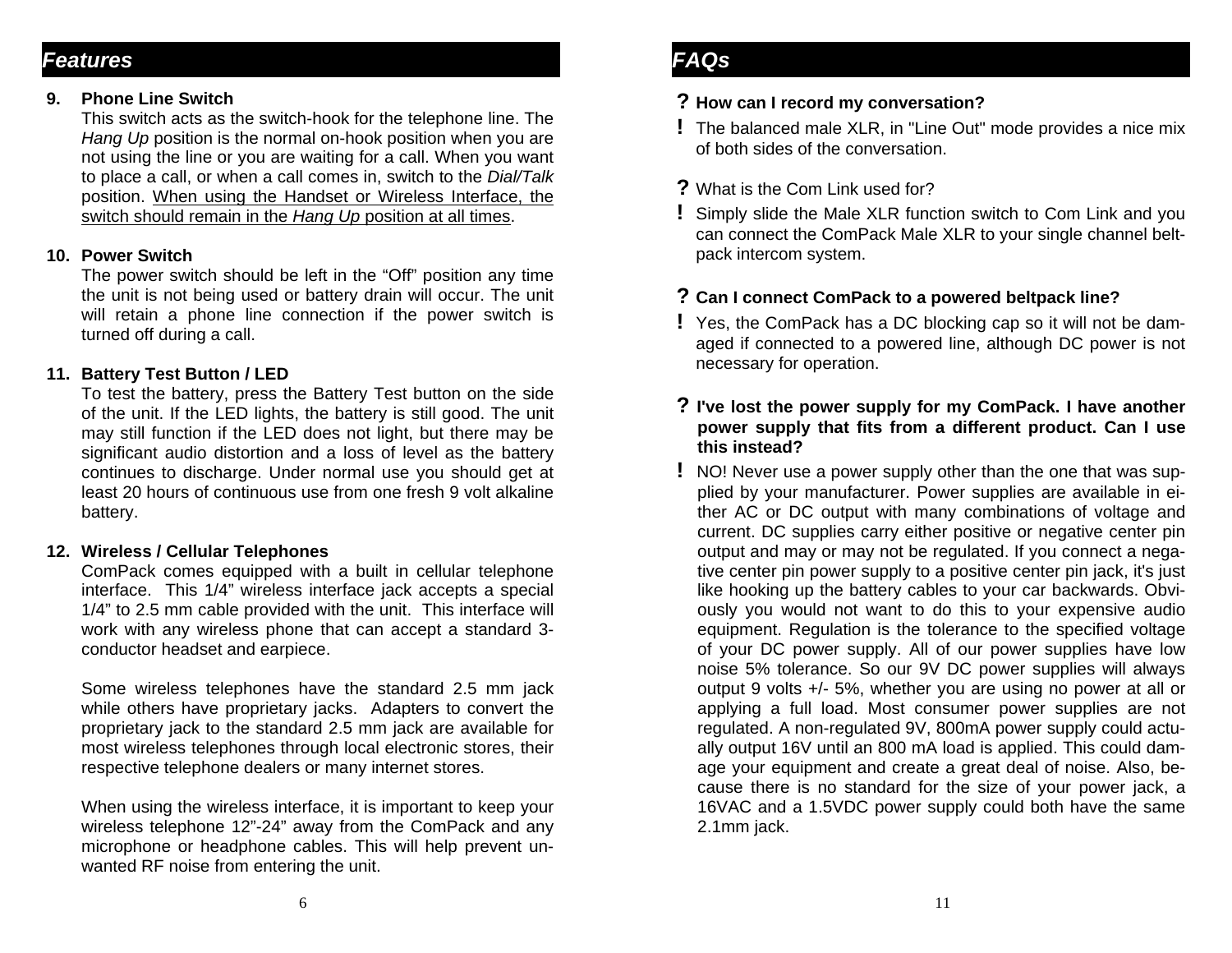# *FAQs*

#### **? How do I select which telephone interface to use (analog phone line, PBX, or wireless)?**

**!** Actually, all three connections are live all the time. Technically, you could connect to all three at once, but since there is no way to equalize levels, this "conference call" might not be the best quality connection.

#### **? Will ComPack work with my model \_\_\_\_\_\_ cell phone?**

**!** As long as your wireless phone has a 3-conductor, 2.5 mm earpiece jack and accepts a generic 3rd party earpiece or headset, you should be OK.

#### **? Can I talk on my cell phone while I record the call?**

**!** No, most phones detect the presence of anything plugged into the headset jack and immediately disable the phone's microphone and speaker.

## **? What if my cell phone does not have a 2.5 mm headset jack?**

**!** Some phone manufacturers and many third parties sell adapters to allow connection of a standard 3-conductor 2.5 mm plug. You can often find these adapters where you purchased your phone, in electronics stores or on the internet.

#### **? Can I send and receive audio at the same time?**

**!** Yes, but whatever audio you send into the ComPack will come back mixed with the caller audio.

## **? Will ComPack provide phantom power for my mic?**

**!** No, our devices will not provide phantom power. If you are connecting your microphone directly to a ComPack, you should use a dynamic mic.

## **? The output from my Mic is very low but it was fine last week.**

**!** Check the position of the Mic/Line switch near the Mic jack. This input can be switched to accept a line level signal from a mixer or other equipment.

## *Features*



 The wireless interface on the ComPack works very well with most cellular telephones. However, some wireless telephones generate *excessive* RF noise which can be can be heard as a "chattering" or "motor boat" sound. The noise from these particular telephones will be unacceptable for most broadcast applications.

#### **13. 3.5 mm Line Input**

 The 3.5 mm input is a mono, line level input. This input can be used at the same time as the XLR input.

#### **14. Male XLR Mix Output / Com Link**

 The Male XLR output can be used in two ways: as a balanced, fixed level mixed mono output or as a bi-directional telecom link for your beltpack intercom system.

#### **15. 1/4" Headphone Jack**

 The headphone output is a 1/4" 3-conductor jack. Both the tip and ring of this jack contain the same audio signal. Either mono or stereo headphones may be used.